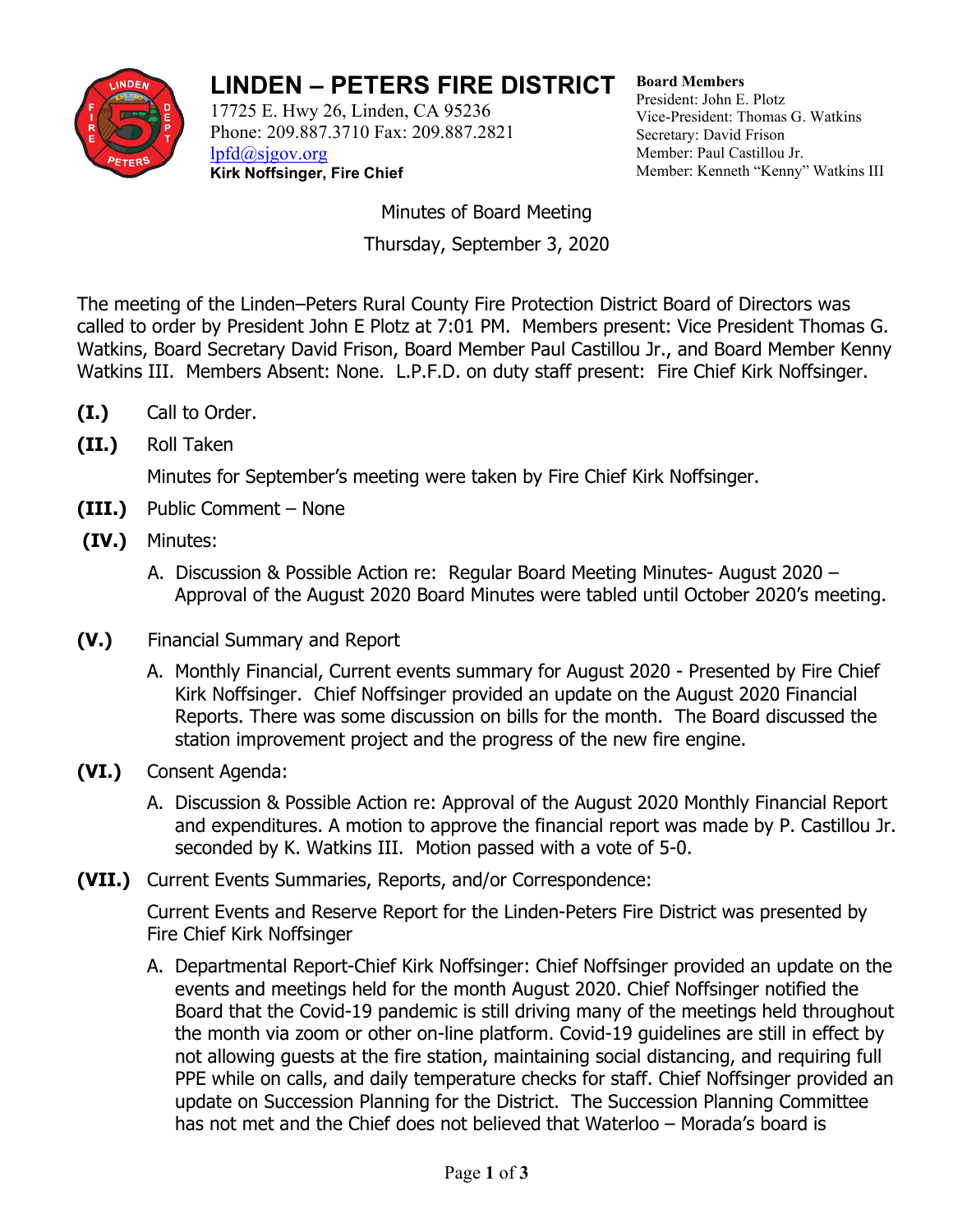interested in any administrative JPA's with LPE. The Chief provided the shift reports as well as the volunteer reports.

- B. Union Report None
- **(VIII.)** New Business
	- A. Discussion & Possible Action re: Approval Final FY 2020-21 Budget: The Chief discussed with the board the final budget. The Chief recommended no changes and asked for the board's approval as the final budget. A motion was made by K. Watkins III to approval the final 20-21 budget. The motion was seconded by P. Castillou Jr. Vote 5-0

Items B – G were tabled following a board discussion. BM K. Watkins III did not feel comfortable approving policies that he had not reviewed and comparing them to policies that were already in place being removed. The Chief advised the board that these policies are updated and new policies that have been reviewed and agreed upon by all members of the committee, staff and union. The Chief advised the board that he would have copies of the new policies and those existing policies that are being replaced made for the board members to review before the next meeting.

- B. Discussion & Possible Action re: Mission Policy
- C. Discussion & Possible Action re: Firefighter Code of Ethics Policy
- D. Discussion & Possible Action re: Philosophy and Goals Policy
- E. Discussion & Possible Action re: 100 Fire Service Authority Policy
- F. Discussion & Possible Action re: 101 Chief Executive Officer (Fire Chief) Policy
- G. Discussion & Possible Action re: 103 Policy Manual
- **(IX.)** Unfinished Business
	- A. Discussion & Possible Action re: Purchase Vehicle to Replace Car 51 in an Amount Not to Exceed \$66,000.00

The Chief had asked at the last meeting to table this item to get updated information and pricing. The board discussed this request and decided that the Chief's current vehicle was still in good shape and had too low mileage to warrant replacing it. The Chief advised the board that although the miles were low the vehicle was past its useful life and should be replaced. The board agreed to deny the request and take no further action.

- **(X.)** Board Questions and Comments None
- **(XI.)** Closed Session None